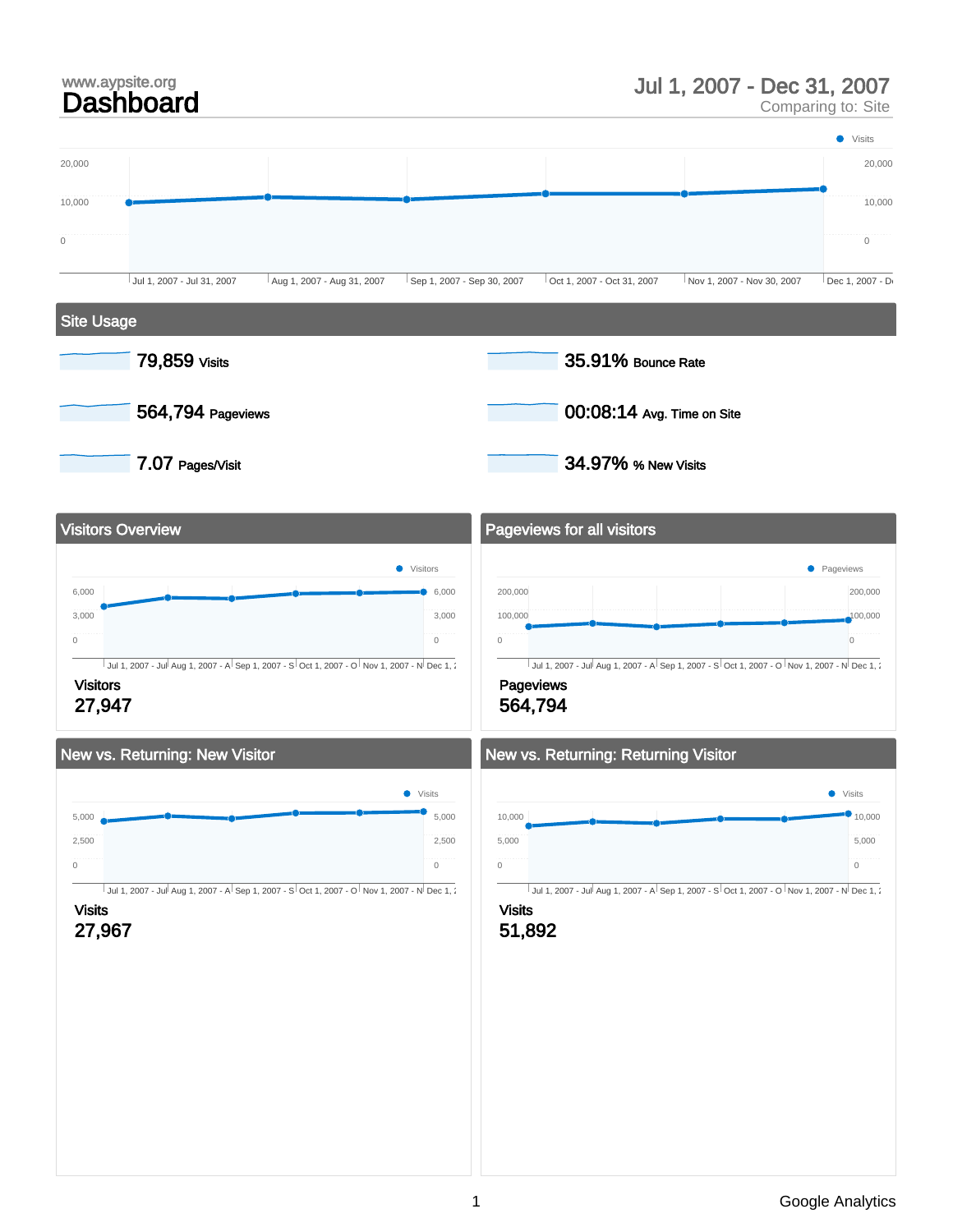

### Content Detail: /forum/active.asp



**Pageviews** 81,588

### Traffic Sources Overview



### Content Detail: /books.html



9,230

# Content Overview Pages **Pageviews** % Pageviews % Pageviews /forum/active.asp 81,588 14.45% /forum/index.html 40,062 7.09% /index.html 24,949 4.42% /MainDirectory.html 18,595 3.29%

### Map Overlay world



/forum/default.asp 16,630 2.94%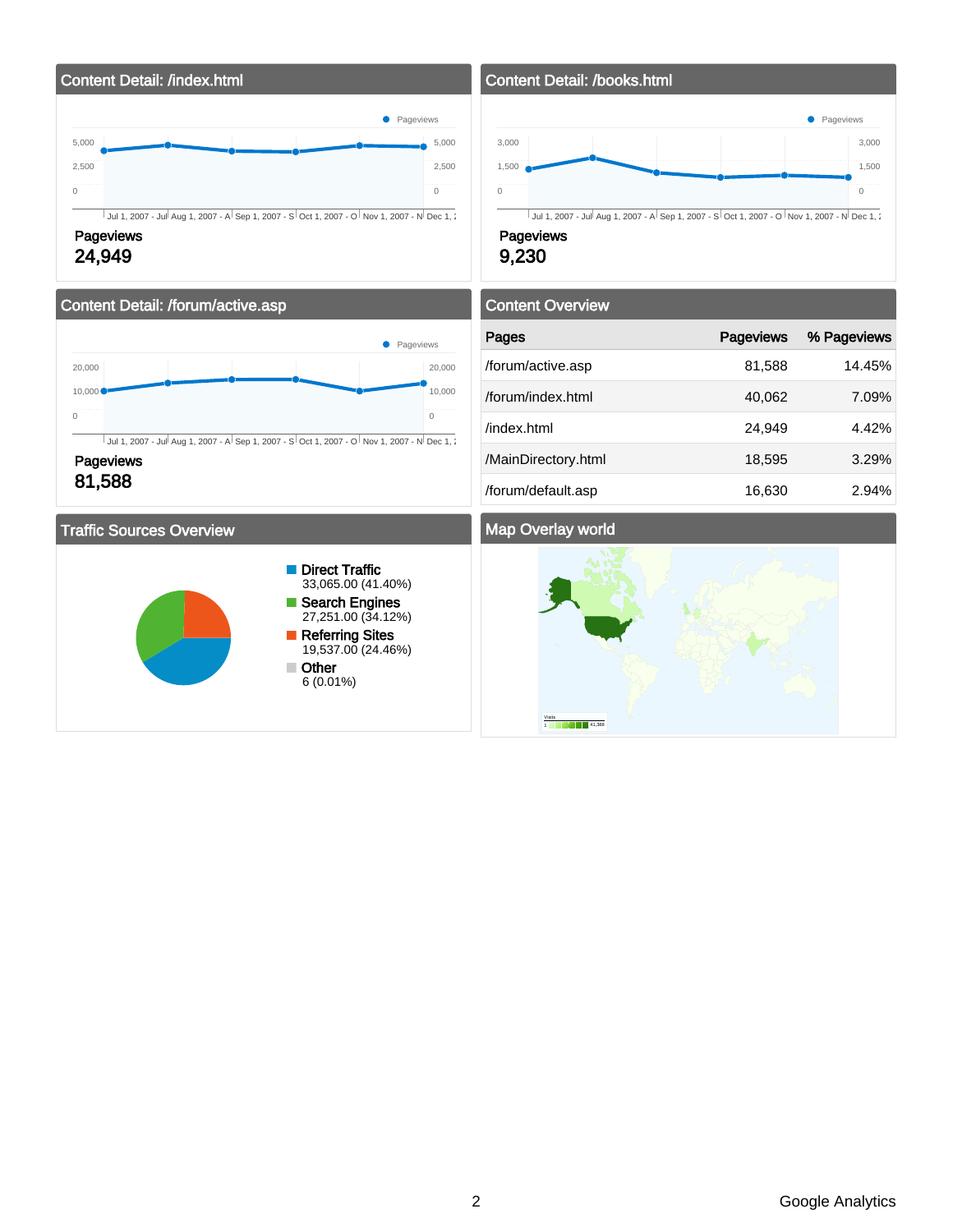# www.aypsite.org<br> **Pageviews for all visitors** and the state of the Uul 1, 2007 - Dec 31, 2007<br>
Dul 1, 2007 - Dec 31, 2007

Comparing to: Site



### 564,794 Pageviews

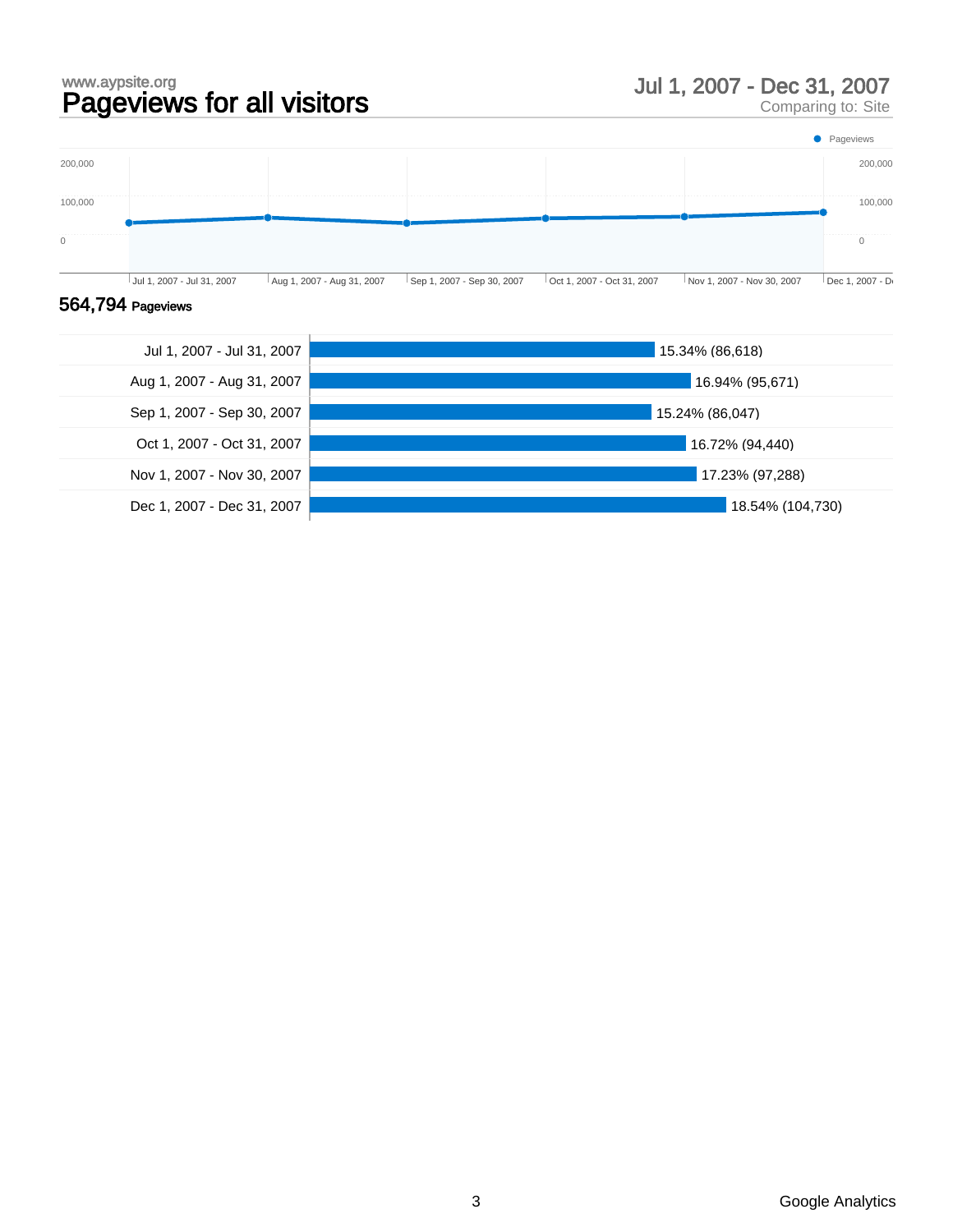# www.aypsite.org Visitors Overview Jul 1, 2007 - Dec 31, 2007

Comparing to: Site



35.91% Bounce Rate

34.97% New Visits

### Technical Profile

| <b>Browser</b>    | <b>Visits</b> | % visits | <b>Connection Speed</b> | <b>Visits</b> | % visits |
|-------------------|---------------|----------|-------------------------|---------------|----------|
| Internet Explorer | 47.476        | 59.45%   | <b>DSL</b>              | 26,072        | 32.65%   |
| Firefox           | 24,941        | 31.23%   | Cable                   | 21,909        | 27.43%   |
| Safari            | 3,594         | 4.50%    | <b>Unknown</b>          | 19,538        | 24.47%   |
| Opera             | 2,384         | 2.99%    | T <sub>1</sub>          | 7,279         | 9.11%    |
| Mozilla           | 655           | 0.82%    | Dialup                  | 3,622         | 4.54%    |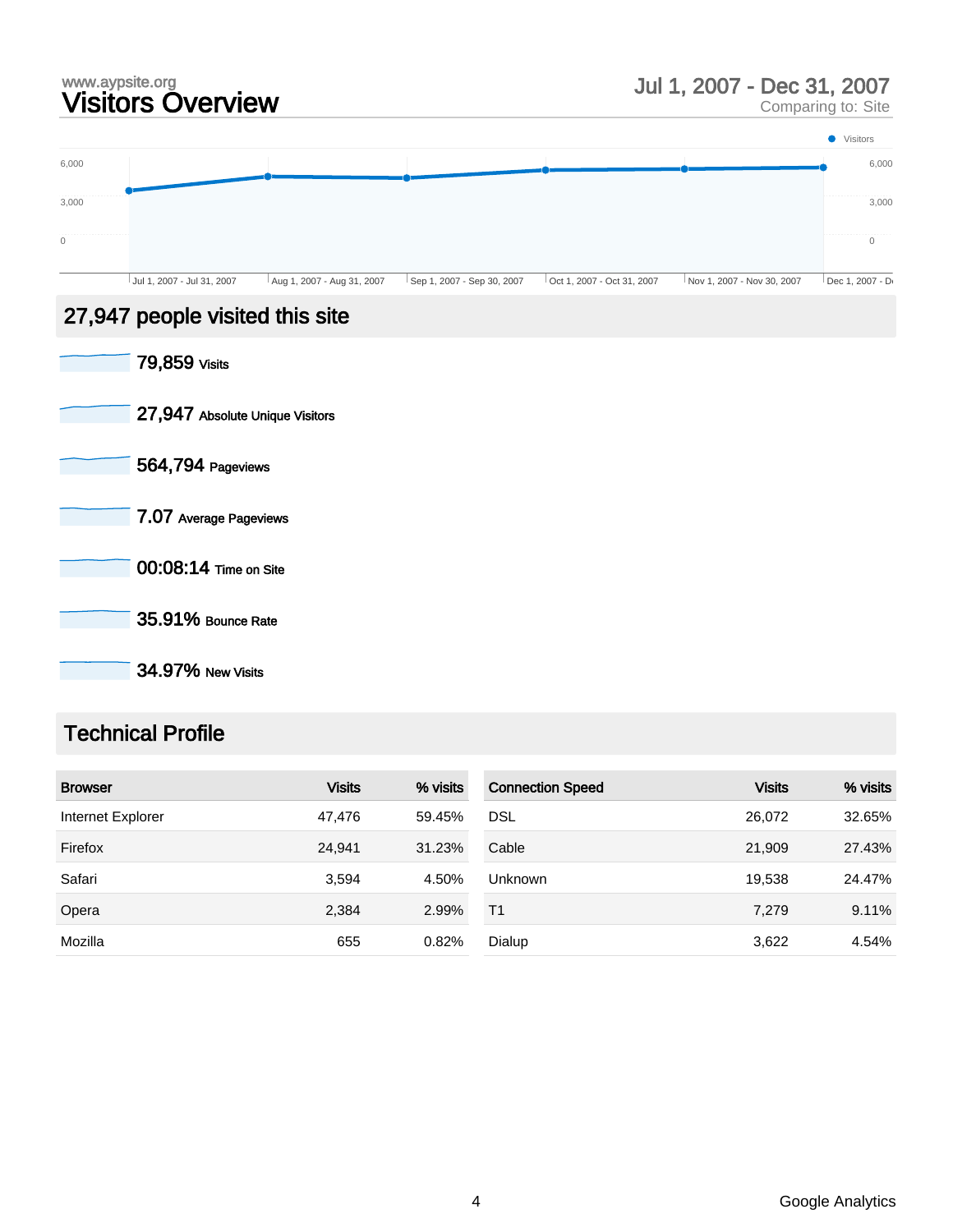# www.aypsite.org New vs. Returning:

New Visitor

Comparing to: Site



## This visitor type sent 27,967 visits

| Site Usage |                                  |                            |  |
|------------|----------------------------------|----------------------------|--|
|            | 27,967 Visits                    | 4.62 Pages/Visit           |  |
|            | % of Site Total: 35.02%          | Site Avg: 7.07 (-34.65%)   |  |
|            | 00:04:37 Avg. Time on Site       | 100.00% % New Visits       |  |
|            | Site Avg: 00:08:14 (-44.04%)     | Site Avg: 34.97% (185.96%) |  |
|            | 54.38% Bounce Rate               |                            |  |
|            | Site Avg: <b>35.91%</b> (51.44%) |                            |  |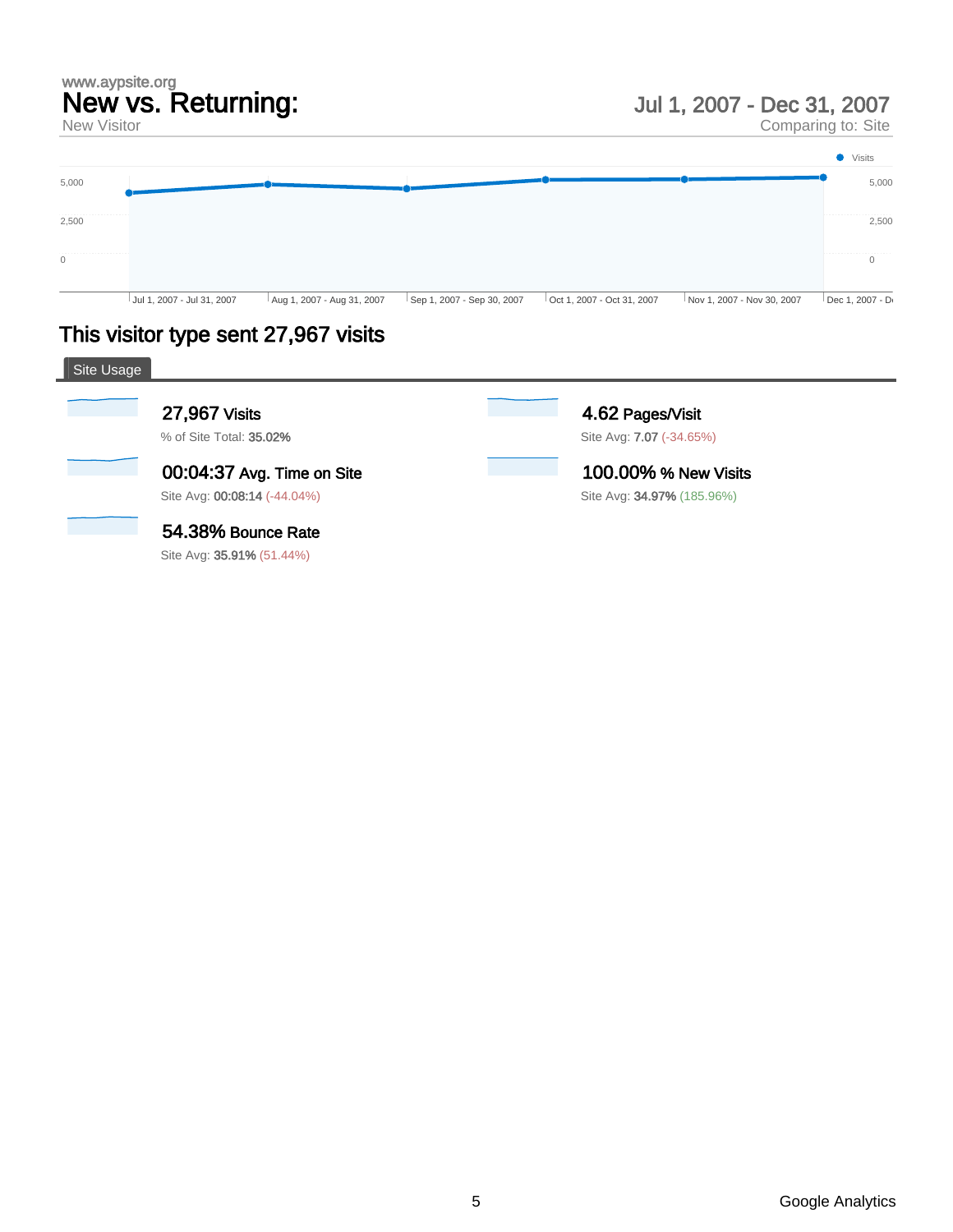# www.aypsite.org New vs. Returning:

Returning Visitor

Jul 1, 2007 - Dec 31, 2007

Comparing to: Site



# This visitor type sent 51,892 visits

| Site Usage |                                                           |                                                    |  |
|------------|-----------------------------------------------------------|----------------------------------------------------|--|
|            | 51,892 Visits<br>% of Site Total: 64.98%                  | 8.39 Pages/Visit<br>Site Avg: <b>7.07</b> (18.67%) |  |
|            | 00:10:12 Avg. Time on Site<br>Site Avg: 00:08:14 (23.74%) | 0.00% % New Visits<br>Site Avg: 34.97% (-100.00%)  |  |
|            | 25.96% Bounce Rate<br>Site Avg: 35.91% (-27.72%)          |                                                    |  |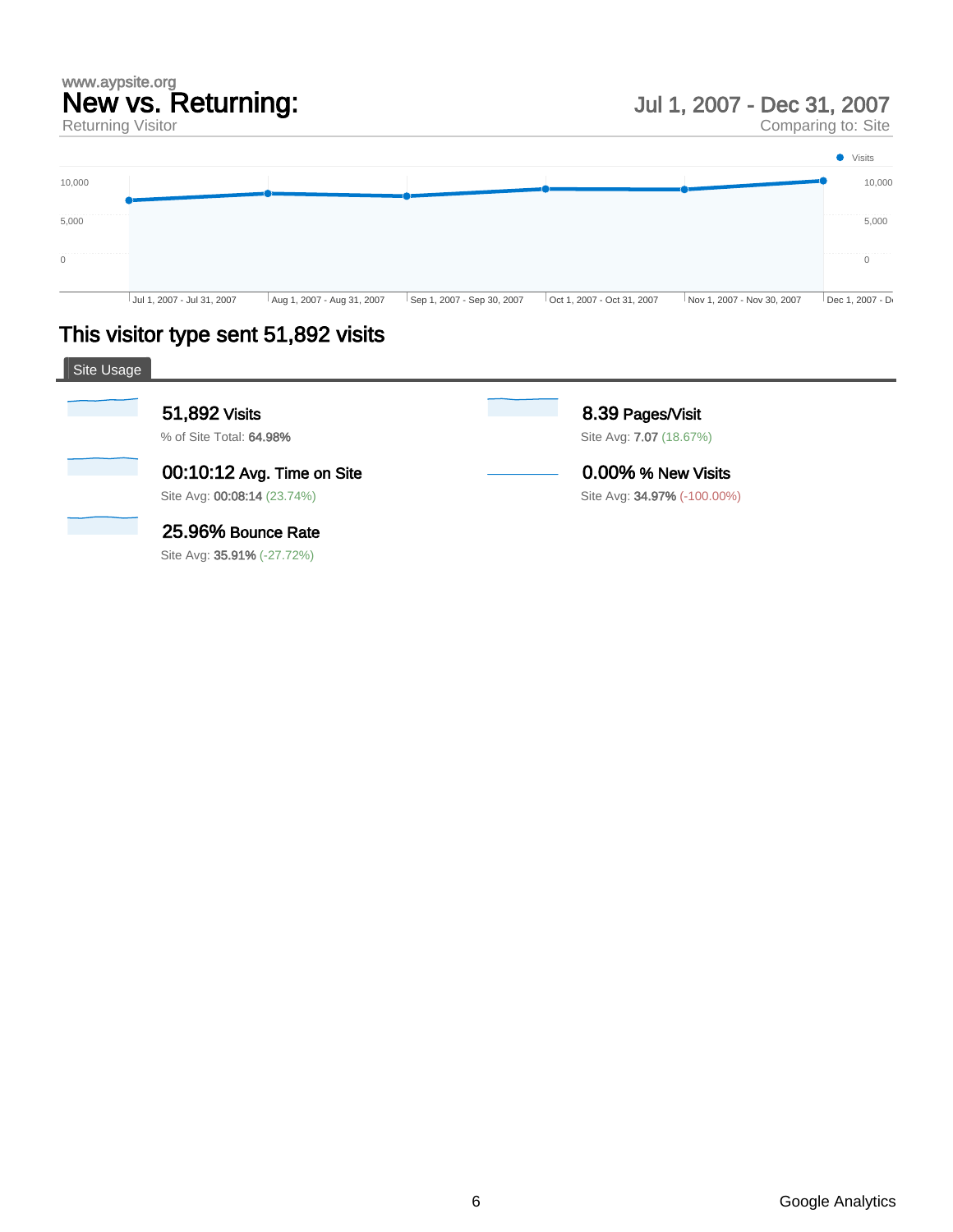### www.aypsite.org Content Detail:

### /books.html

## Jul 1, 2007 - Dec 31, 2007

Comparing to: Site



### This page was viewed 9,230 times

9,230 Pageviews 6,304 Unique Views 00:01:53 Time on Page 47.79% Bounce Rate 27.91% % Exit \$0.00 \$ Index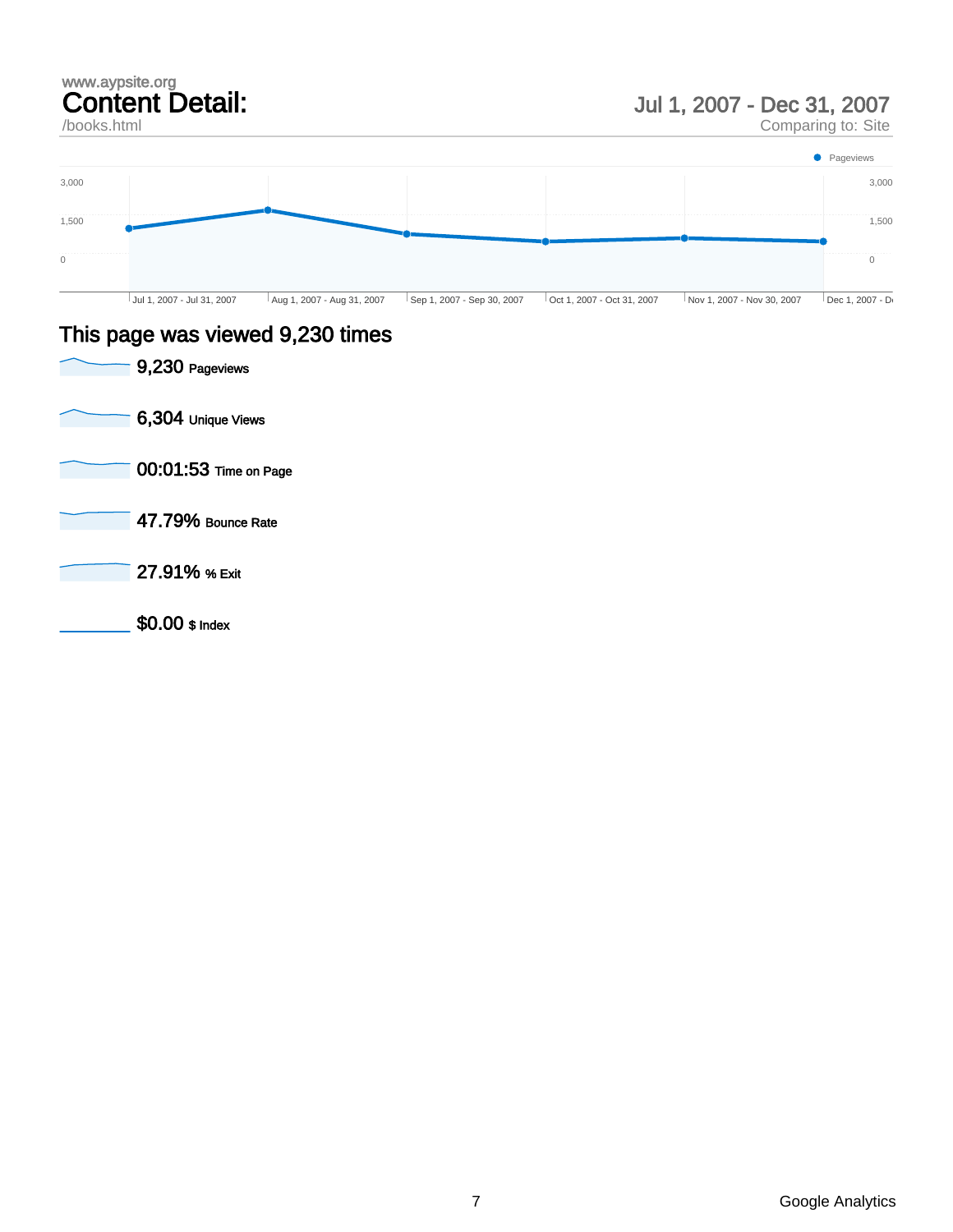# www.aypsite.org<br> **Content Overview Exercía Content Overview** Jul 1, 2007 - Dec 31, 2007<br>
Comparing to: Site

Comparing to: Site



### Pages on this site were viewed a total of 564,794 times

564,794 Pageviews

354,737 Unique Views

35.91% Bounce Rate

# Top Content

| Pages               | Pageviews | % Pageviews |
|---------------------|-----------|-------------|
| /forum/active.asp   | 81,588    | 14.45%      |
| /forum/index.html   | 40,062    | 7.09%       |
| /index.html         | 24,949    | 4.42%       |
| /MainDirectory.html | 18,595    | 3.29%       |
| /forum/default.asp  | 16,630    | 2.94%       |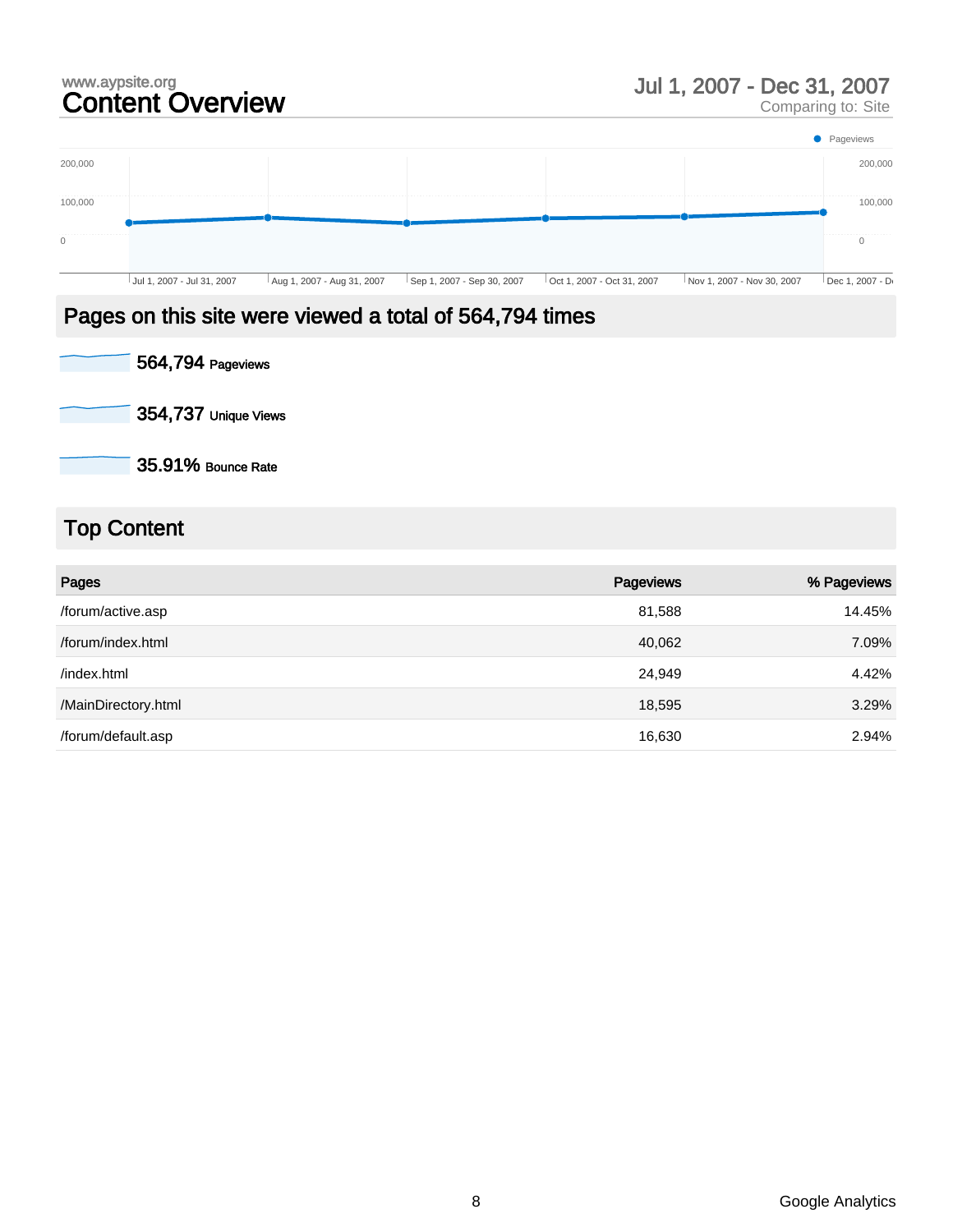# www.aypsite.org<br>**Map Overlay** www.aypsite.org<br> **Map Overlay Care and Science Comparing Comparing to: Site Map Overlay**



# 79,859 visits came from 156 countries/territories

| Site Usage                                             |                                                    |                                                                |             |                                                              |                                           |                    |
|--------------------------------------------------------|----------------------------------------------------|----------------------------------------------------------------|-------------|--------------------------------------------------------------|-------------------------------------------|--------------------|
| <b>Visits</b><br>79,859<br>% of Site Total:<br>100.00% | Pages/Visit<br>7.07<br>Site Avg:<br>$7.07(0.00\%)$ | Avg. Time on Site<br>00:08:14<br>Site Avg:<br>00:08:14 (0.00%) |             | % New Visits<br>35.02%<br>Site Avg:<br><b>34.97% (0.14%)</b> | <b>Bounce Rate</b><br>35.91%<br>Site Avg: | 35.91% (0.00%)     |
| Country/Territory                                      |                                                    | <b>Visits</b>                                                  | Pages/Visit | Avg. Time on<br><b>Site</b>                                  | % New Visits                              | <b>Bounce Rate</b> |
| <b>United States</b>                                   |                                                    | 41,388                                                         | 6.92        | 00:08:36                                                     | 30.20%                                    | 36.50%             |
| United Kingdom                                         |                                                    | 6,437                                                          | 8.88        | 00:06:48                                                     | 32.56%                                    | 28.06%             |
| India                                                  |                                                    | 5,300                                                          | 6.82        | 00:08:50                                                     | 59.87%                                    | 40.25%             |
| Canada                                                 |                                                    | 4,279                                                          | 6.64        | 00:06:27                                                     | 34.19%                                    | 33.68%             |
| Germany                                                |                                                    | 2,218                                                          | 8.45        | 00:09:27                                                     | 28.99%                                    | 24.21%             |
| Ireland                                                |                                                    | 1,779                                                          | 7.23        | 00:07:57                                                     | 10.68%                                    | 37.27%             |
| Sweden                                                 |                                                    | 1,741                                                          | 7.70        | 00:08:17                                                     | 17.29%                                    | 38.25%             |
| Finland                                                |                                                    | 1,339                                                          | 5.51        | 00:09:42                                                     | 13.89%                                    | 33.16%             |
| Singapore                                              |                                                    | 1,012                                                          | 13.47       | 00:12:16                                                     | 27.87%                                    | 21.34%             |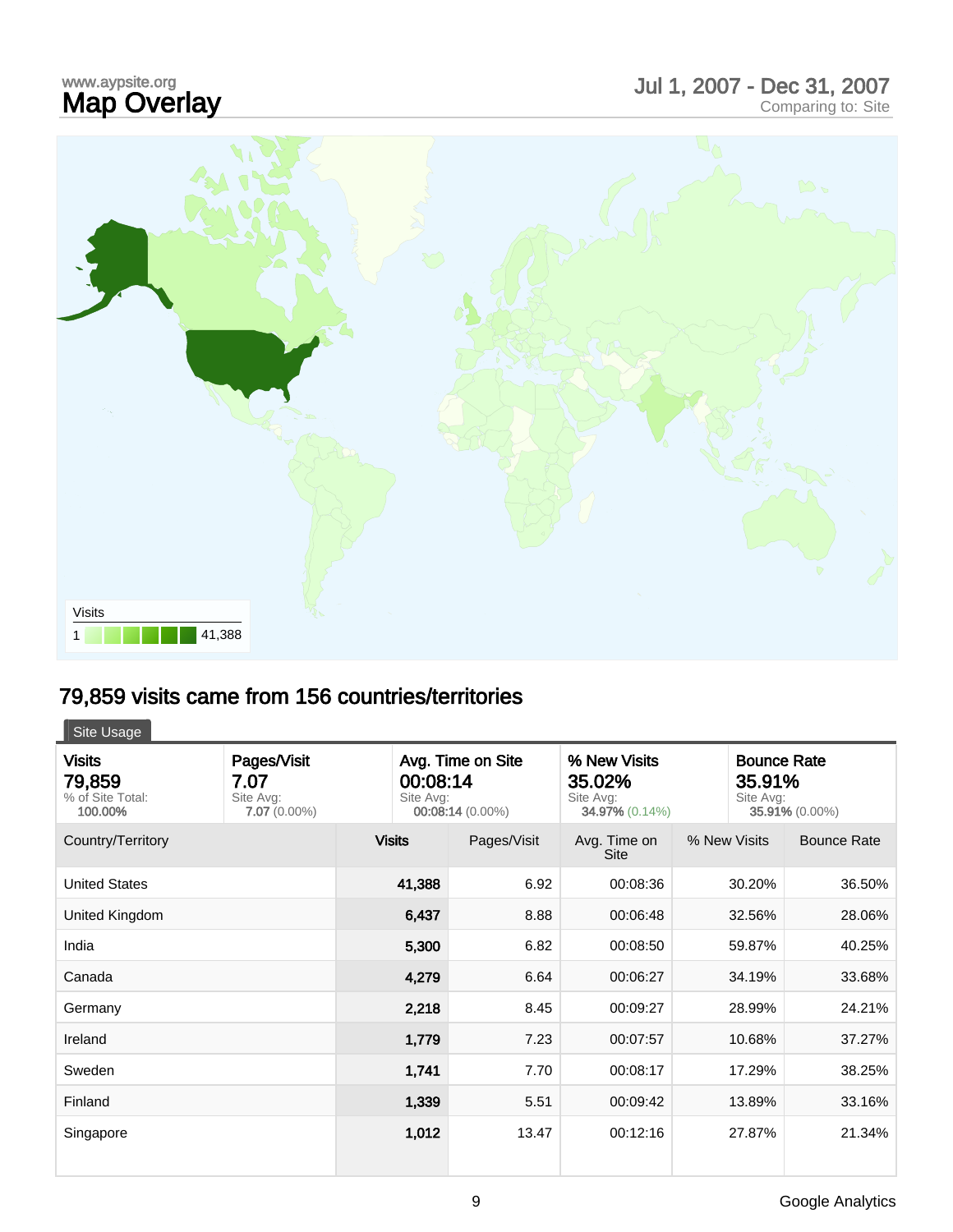| Netherlands | <b>075</b><br>ง เ ง | 6.93 | 00:06:03 | 54.36% | .46%<br>42  |
|-------------|---------------------|------|----------|--------|-------------|
|             |                     |      |          |        | - 10 of 156 |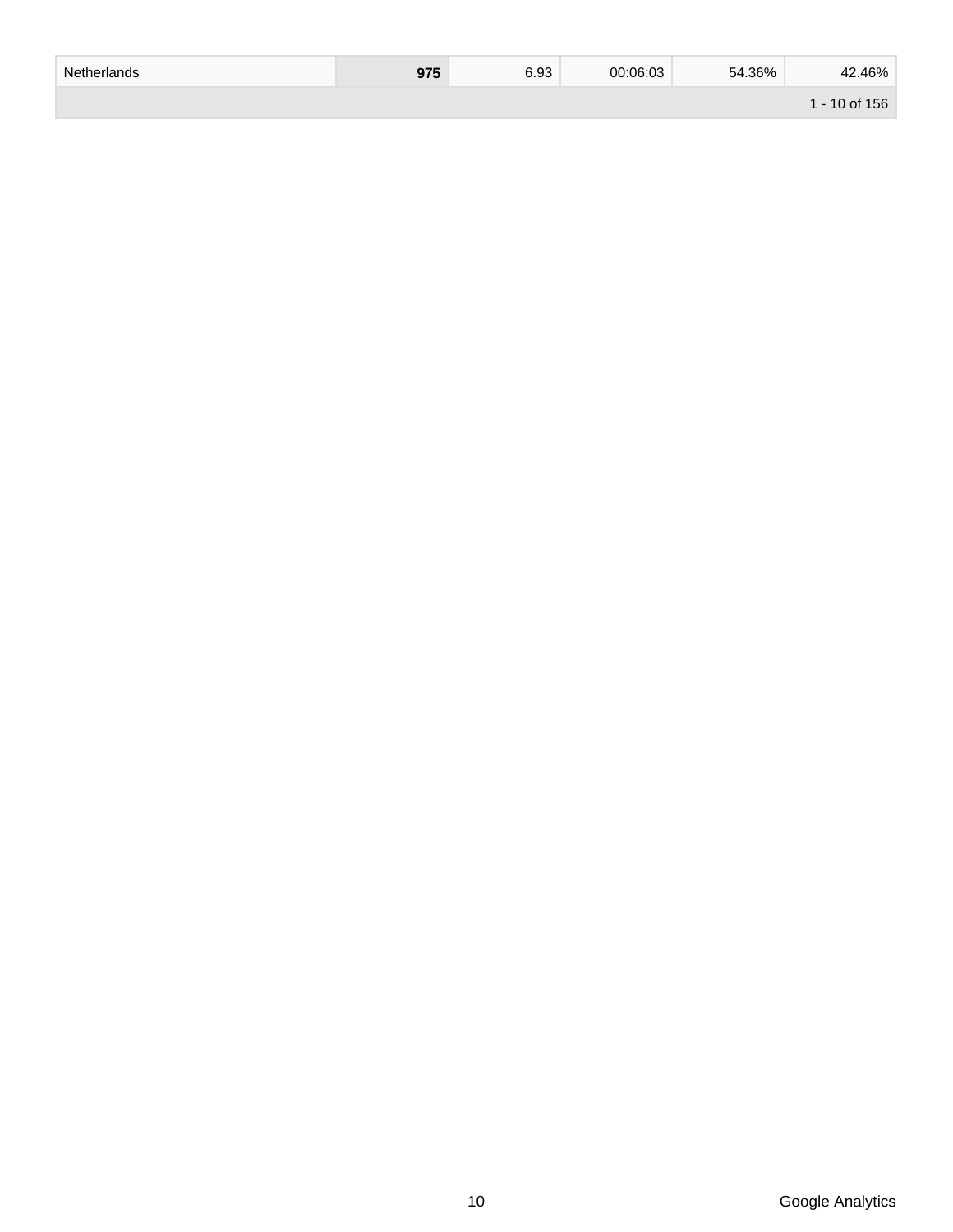### www.aypsite.org Content Detail:

/index.html

### Jul 1, 2007 - Dec 31, 2007

Comparing to: Site



### This page was viewed 24,949 times

| 24,949 Pageviews      |
|-----------------------|
| 20,559 Unique Views   |
| 00:01:09 Time on Page |
| 42.10% Bounce Rate    |
| 39.58% % Exit         |
| \$0.00 \$ Index       |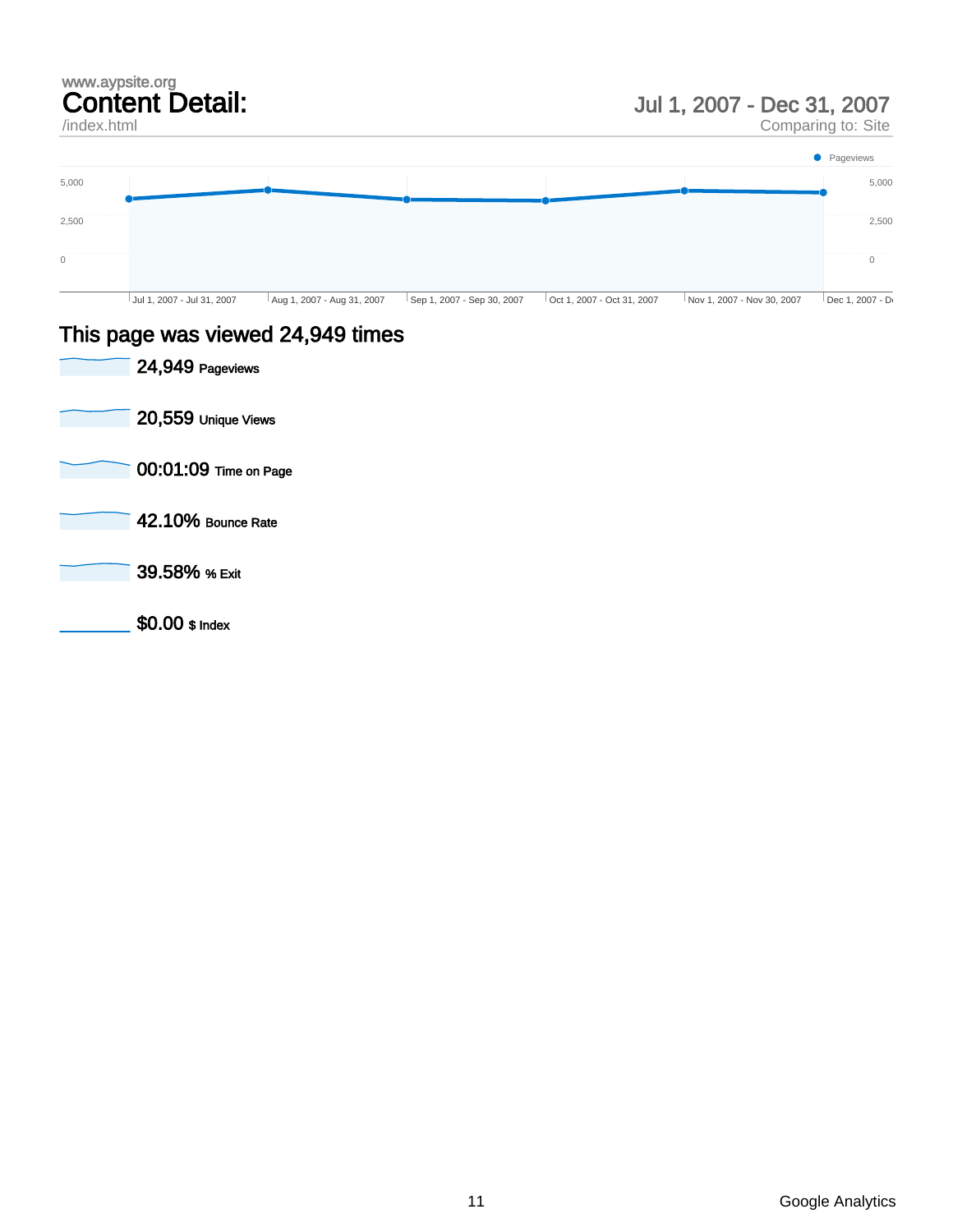### www.aypsite.org Content Detail: /forum/active.asp

## Jul 1, 2007 - Dec 31, 2007

Comparing to: Site



### This page was viewed 81,588 times